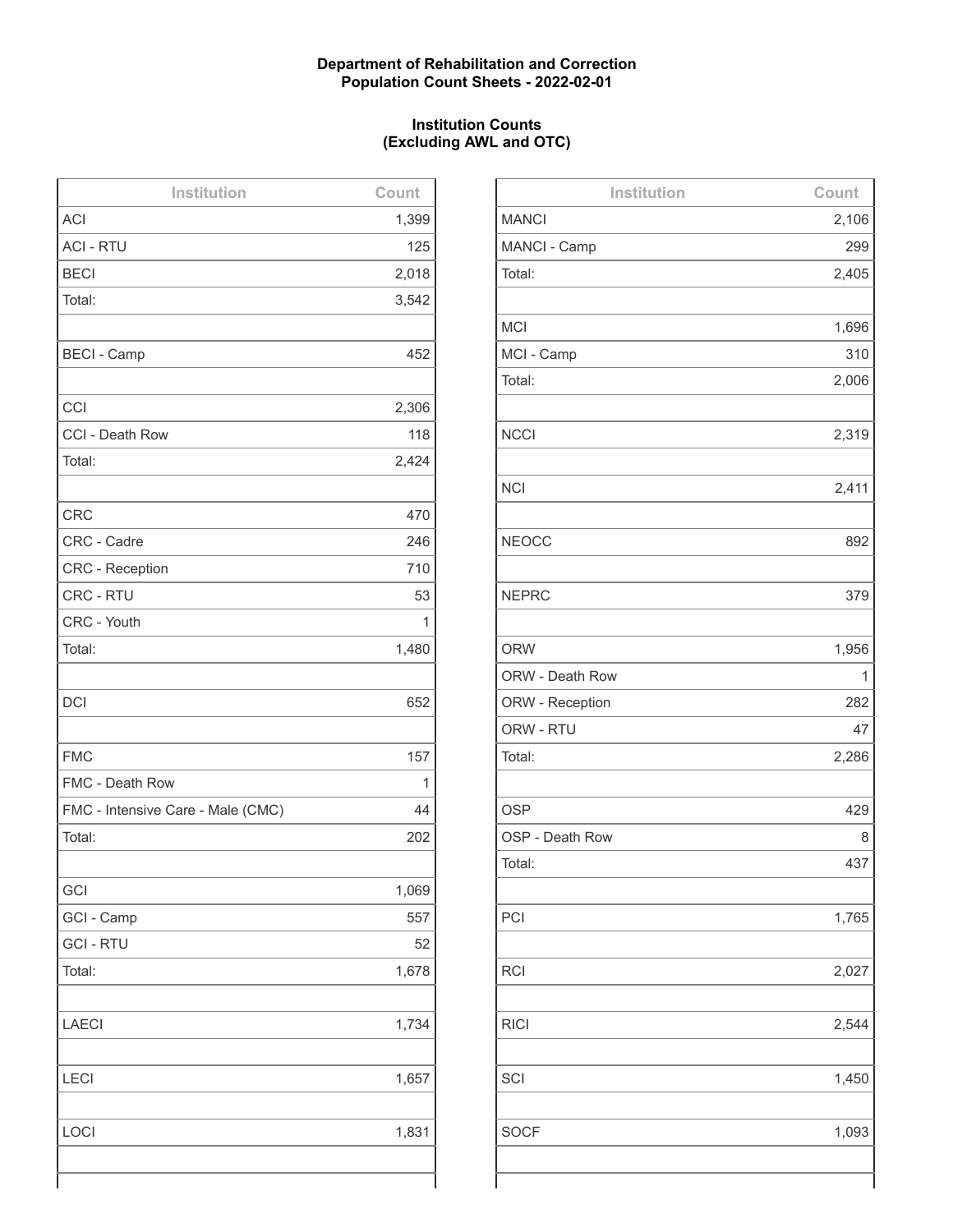|                  | <b>Total Population:</b> | 43,368 |
|------------------|--------------------------|--------|
|                  |                          |        |
| Total:           |                          | 908    |
| <b>WCI-RTU</b>   |                          | 28     |
| <b>WCI</b>       |                          | 880    |
|                  |                          |        |
| Total:           |                          | 648    |
| <b>TOCI - PC</b> |                          | 131    |
| <b>TOCI</b>      |                          | 517    |
|                  |                          |        |
| Total:           |                          | 1,432  |
| TCI - Camp       |                          | 397    |
| <b>TCI</b>       |                          | 1,035  |

\* The Total Population includes 30 Offenders with Reason Codes 30 & 31. \*\* The Total Population includes 29 Offenders with Reason Code 0A.

|  |  | <b>Male Population by Security Level</b> |  |
|--|--|------------------------------------------|--|
|  |  | (Include AWL and Exclude OTC)            |  |

| <b>Security Level</b>  |                   | <b>Body</b> | <b>AWL</b> | $(-OTC)$ | Total  |
|------------------------|-------------------|-------------|------------|----------|--------|
| <b>Total Level E</b>   |                   | 1,151       | 10         | 8        | 1,153  |
| Total Level 4          |                   | 989         | 10         | 6        | 993    |
| Total Level 3          |                   | 8,483       | 144        | 128      | 8,499  |
| <b>Total Level 2</b>   |                   | 15,553      | 147        | 103      | 15,597 |
| <b>Total Level 1</b>   |                   | 13,681      | 138        | 89       | 13,730 |
| <b>Total Death Row</b> |                   | 130         |            | $\Omega$ | 131    |
|                        | <b>Total Male</b> | 39,987      | 450        | 334      | 40,103 |

#### **Female Population by Institution (Include AWL and Exclude OTC)**

| <b>Total Female</b> | 47<br>3,321 | $\mathbf 0$<br>41 | 0<br>27     | 47<br>3,335  |
|---------------------|-------------|-------------------|-------------|--------------|
|                     |             |                   |             |              |
|                     |             |                   |             |              |
|                     | 282         | 5                 | 4           | 283          |
|                     |             | 0                 | $\mathbf 0$ |              |
|                     | 1,956       | 31                | 19          | 1,968        |
|                     | 379         |                   | 0           | 380          |
|                     | 5           | $\mathbf 0$       | 0           | 5            |
|                     | 651         | $\overline{4}$    | 4           | 651          |
|                     | <b>Body</b> | <b>AWL</b>        | $(-OTC)$    | Total        |
|                     | $\cdot$     |                   |             | $\mathbf{r}$ |

| 700   |
|-------|
| 191   |
| 154   |
| 1,045 |
|       |
| 382   |
| 1,287 |
| 1,669 |
|       |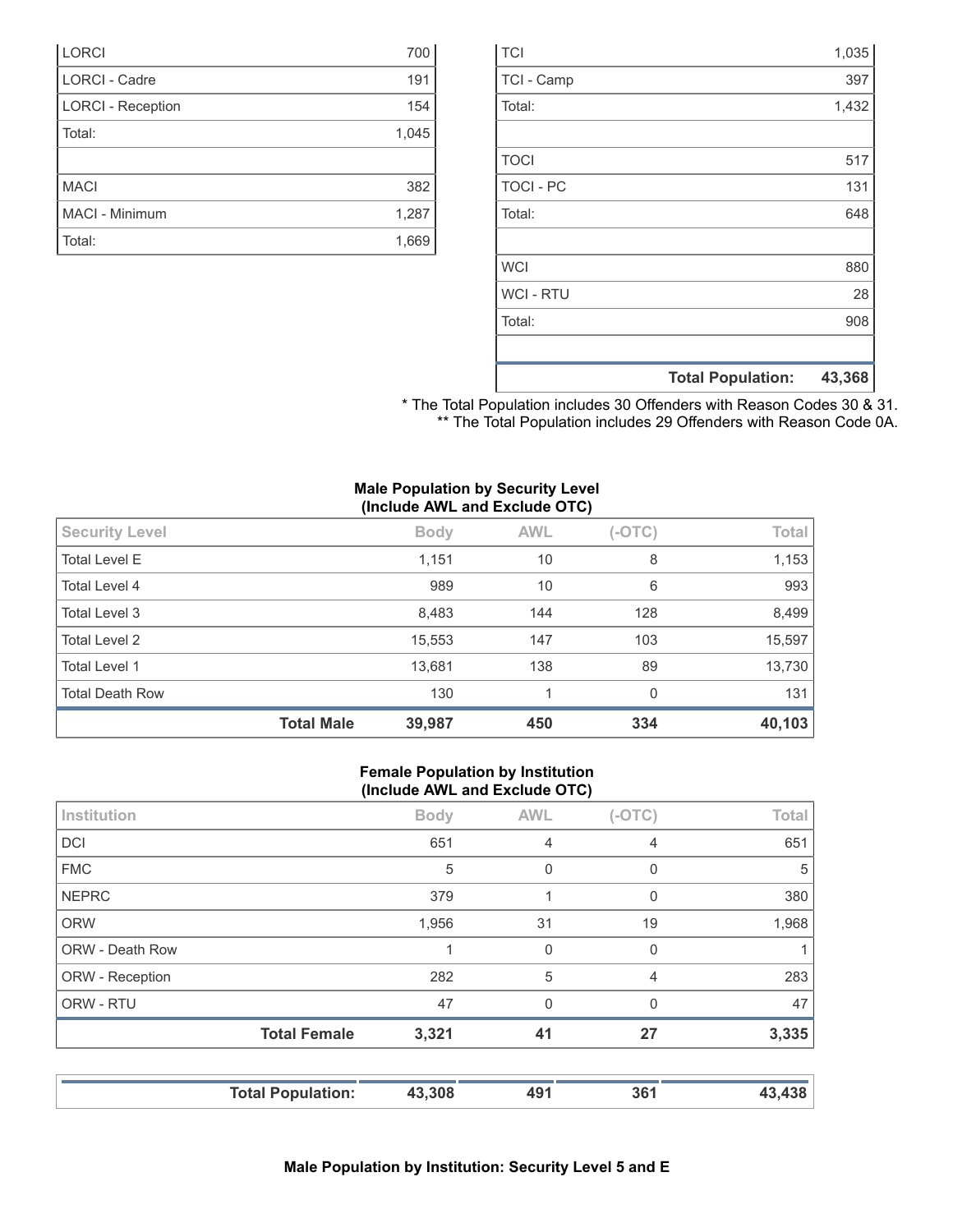**(Include AWL and Exclude OTC)**

| Institution  | $\ddot{\phantom{a}}$ | <b>Body</b>               | <b>AWL</b>     | $(-OTC)$       | Total                     |
|--------------|----------------------|---------------------------|----------------|----------------|---------------------------|
| ACI          |                      | $\,$ 3 $\,$               | $\mathbf 0$    | $\mathbf 0$    | $\ensuremath{\mathsf{3}}$ |
| CRC          |                      | 1                         | $\mathbf 0$    | $\mathbf 0$    | $\mathbf{1}$              |
| CRC - RTU    |                      | $\,6\,$                   | $\mathbf 0$    | $\mathbf 0$    | $\,6\,$                   |
| ${\sf FMC}$  |                      | $\sqrt{2}$                | $\mathbf 0$    | $\mathbf 0$    | $\overline{2}$            |
| LAECI        |                      | $\mathbf{1}$              | $\mathbf 0$    | $\mathbf 0$    | $\mathbf{1}$              |
| LECI         |                      | 33                        | $\,0\,$        | $\mathbf 0$    | 33                        |
| LORCI        |                      | $\sqrt{3}$                | $\mathbf 0$    | $\mathbf 0$    | $\sqrt{3}$                |
| <b>MACI</b>  |                      | $\,8\,$                   | $\mathbf 0$    | $\mathsf 0$    | $\,8\,$                   |
| <b>MANCI</b> |                      | 14                        | $\mathbf 0$    | $\mathbf 0$    | 14                        |
| OSP          |                      | 345                       | $\overline{2}$ | $\overline{2}$ | 345                       |
| <b>RCI</b>   |                      | 39                        | $\mathbf 0$    | $\mathbf 0$    | 39                        |
| <b>RICI</b>  |                      | $\mathfrak{S}$            | $\mathbf 0$    | $\mathbf 0$    | $\sqrt{3}$                |
| SOCF         |                      | 532                       | $\sqrt{5}$     | $\overline{4}$ | 533                       |
| <b>TCI</b>   |                      | 17                        | $\mathbf 0$    | $\mathbf 0$    | $17\,$                    |
| <b>TOCI</b>  |                      | 133                       | $\sqrt{2}$     | $\overline{c}$ | 133                       |
| TOCI - PC    |                      | $\overline{2}$            | $\mathbf 0$    | $\mathbf 0$    | $\sqrt{2}$                |
| WCI          |                      | $\ensuremath{\mathsf{3}}$ | $\mathbf{1}$   | $\mathbf 0$    | $\overline{4}$            |
| WCI - RTU    |                      | $\,6\,$                   | $\mathbf 0$    | $\mathbf 0$    | 6                         |
|              | <b>Total Level 5</b> | 1,151                     | $10$           | 8              | 1,153                     |

# **Male Population by Institution: Security Level 4 (Include AWL and Exclude OTC)**

| Institution                       | <b>Body</b>    | <b>AWL</b>  | $(-OTC)$       | Total |
|-----------------------------------|----------------|-------------|----------------|-------|
| <b>ACI</b>                        | $\overline{4}$ | $\mathbf 0$ | $\mathbf 0$    | 4     |
| <b>CRC</b>                        | 3              | $\mathbf 0$ | $\mathbf 0$    | 3     |
| CRC - RTU                         | 10             | $\mathbf 0$ | $\Omega$       | 10    |
| <b>FMC</b>                        | 1              | $\mathbf 0$ | $\mathbf 0$    |       |
| FMC - Intensive Care - Male (CMC) | 1              | $\mathbf 0$ | $\mathbf 0$    |       |
| <b>LORCI</b>                      | 10             | $\mathbf 0$ | $\mathbf 0$    | 10    |
| <b>MACI</b>                       | 13             | $\mathbf 0$ | $\mathbf 0$    | 13    |
| <b>OSP</b>                        | 52             | $\mathbf 0$ | $\Omega$       | 52    |
| <b>SOCF</b>                       | 509            | 7           | $\overline{4}$ | 512   |
| <b>TOCI</b>                       | 366            | $\sqrt{3}$  | $\overline{2}$ | 367   |
| TOCI - PC                         | 12             | $\mathbf 0$ | $\Omega$       | 12    |
| <b>WCI - RTU</b>                  | 8              | $\mathbf 0$ | $\Omega$       | 8     |
| <b>Total Level 4</b>              | 989            | 10          | 6              | 993   |

**Male Population by Institution: Security Level 3 (Include AWL and Exclude OTC)**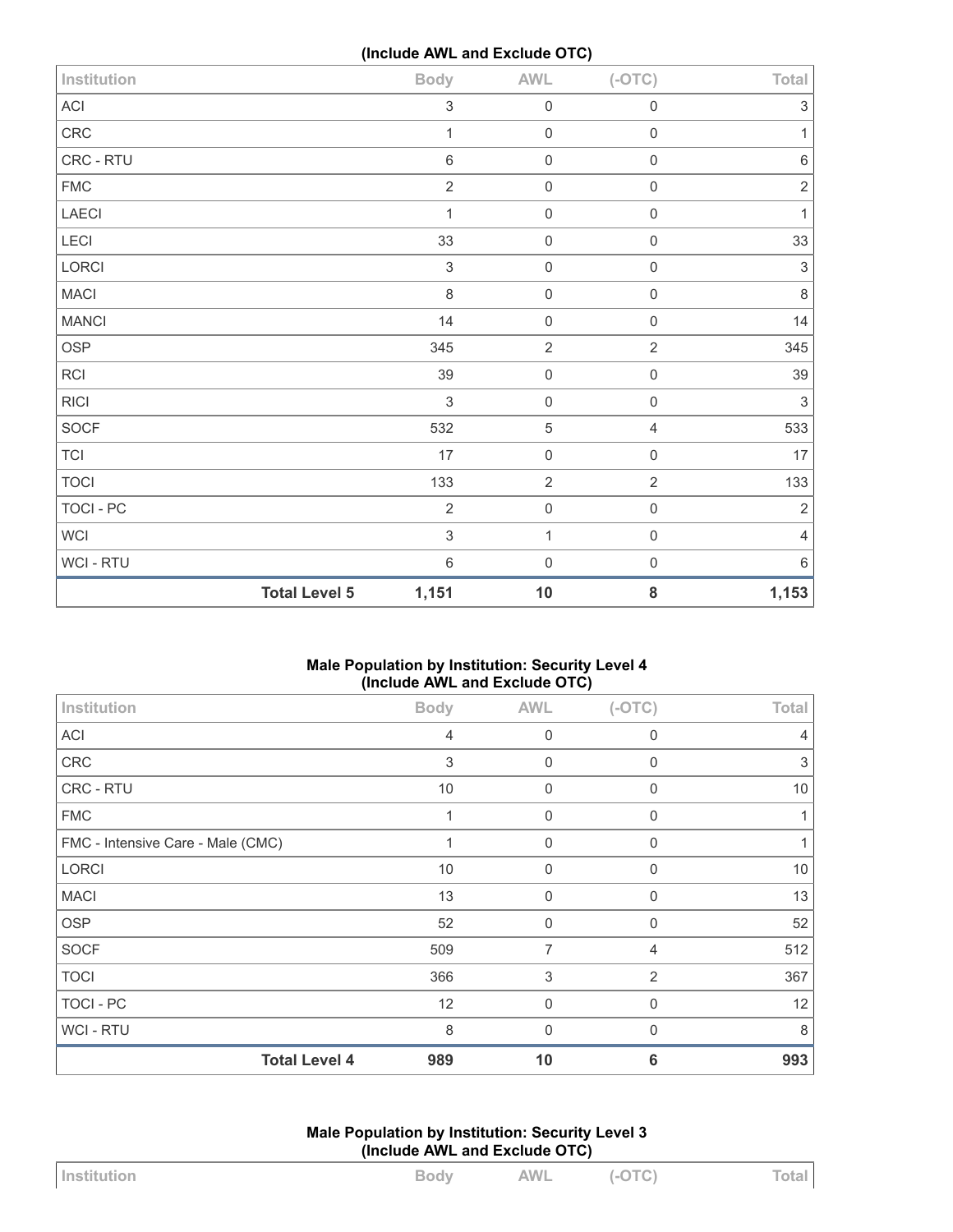| <b>ACI</b>                        |                      | 19               | $\mathbf 0$      | $\mathbf 0$    | 19                        |
|-----------------------------------|----------------------|------------------|------------------|----------------|---------------------------|
| <b>ACI - RTU</b>                  |                      | $\overline{2}$   | $\mathbf 0$      | $\mathbf 0$    | $\sqrt{2}$                |
| <b>BECI</b>                       |                      | 14               | $\mathbf{1}$     | $\mathbf{1}$   | 14                        |
| CCI                               |                      | 12               | $\mathbf 0$      | $\mathbf 0$    | 12                        |
| <b>CRC</b>                        |                      | 202              | 26               | 24             | 204                       |
| CRC - Cadre                       |                      | $\overline{7}$   | $\mathbf 0$      | $\mathbf 0$    | $\overline{7}$            |
| <b>CRC - Reception</b>            |                      | 337              | $\,6\,$          | $\,6\,$        | 337                       |
| CRC - RTU                         |                      | 36               | $\mathbf 0$      | $\mathbf 0$    | 36                        |
| <b>FMC</b>                        |                      | $\,8\,$          | $\mathbf 0$      | $\mathbf 0$    | $\,8\,$                   |
| FMC - Intensive Care - Male (CMC) |                      | $\mathbf{1}$     | $\mathbf 0$      | $\mathbf 0$    | $\mathbf{1}$              |
| GCI - Camp                        |                      | $\mathbf{1}$     | $\mathbf 0$      | $\mathbf 0$    | $\mathbf{1}$              |
| <b>LAECI</b>                      |                      | 13               | $\mathbf 0$      | $\mathbf 0$    | 13                        |
| LECI                              |                      | 1,270            | 13               | $10$           | 1,273                     |
| LOCI                              |                      | $\boldsymbol{9}$ | $\mathbf 0$      | $\mathbf 0$    | $\boldsymbol{9}$          |
| LORCI                             |                      | 324              | 42               | 42             | 324                       |
| <b>LORCI - Cadre</b>              |                      | 63               | $\mathbf 0$      | $\mathbf 0$    | 63                        |
| <b>LORCI - Reception</b>          |                      | 113              | $\mathbf{1}$     | $\mathbf{1}$   | 113                       |
| <b>MACI</b>                       |                      | 268              | $\mathbf{1}$     | $\mathbf{1}$   | 268                       |
| <b>MANCI</b>                      |                      | 1,808            | 18               | 14             | 1,812                     |
| MCI                               |                      | $\,$ 3 $\,$      | $\mathbf 0$      | $\mathbf 0$    | $\ensuremath{\mathsf{3}}$ |
| <b>NCCI</b>                       |                      | 16               | $\mathbf{1}$     | $\mathbf{1}$   | 16                        |
| <b>NCI</b>                        |                      | 12               | $\mathbf 0$      | $\mathbf 0$    | 12                        |
| <b>NEOCC</b>                      |                      | 435              | 12               | 11             | 436                       |
| <b>OSP</b>                        |                      | $\sqrt{5}$       | $\mathbf 0$      | $\mathbf 0$    | $\sqrt{5}$                |
| PCI                               |                      | 30               | $\mathbf 0$      | $\mathbf 0$    | 30                        |
| <b>RCI</b>                        |                      | 1,694            | $\boldsymbol{9}$ | $\,8\,$        | 1,695                     |
| <b>RICI</b>                       |                      | 16               | $\mathsf 0$      | $\mathbf 0$    | $16\,$                    |
| SCI                               |                      | $\boldsymbol{9}$ | $\mathbf 0$      | $\mathbf 0$    | $\boldsymbol{9}$          |
| SOCF                              |                      | 50               | $\mathbf{1}$     | $\mathbf{1}$   | 50                        |
| <b>TCI</b>                        |                      | 847              | $\,6\,$          | $\overline{4}$ | 849                       |
| TCI - Camp                        |                      | $\mathbf{1}$     | $\mathbf 0$      | $\mathbf 0$    | $\mathbf{1}$              |
| <b>TOCI</b>                       |                      | 13               | $\mathbf{1}$     | $\mathbf{1}$   | 13                        |
| <b>TOCI - PC</b>                  |                      | 48               | $\mathbf 0$      | $\mathbf 0$    | 48                        |
| <b>WCI</b>                        |                      | 786              | $\,6\,$          | $\sqrt{3}$     | 789                       |
| <b>WCI - RTU</b>                  |                      | 11               | $\mathbf 0$      | $\mathbf 0$    | 11                        |
|                                   | <b>Total Level 3</b> | 8,483            | 144              | 128            | 8,499                     |

# **Male Population by Institution: Security Level 2 (Include AWL and Exclude OTC)**

| Institution | <b>Body</b> | <b>AWL</b> | $(-OTC)$ | Total |
|-------------|-------------|------------|----------|-------|
| <b>ACI</b>  | 785         |            |          | 789   |
| ACI - RTU   | 96          |            |          | 96    |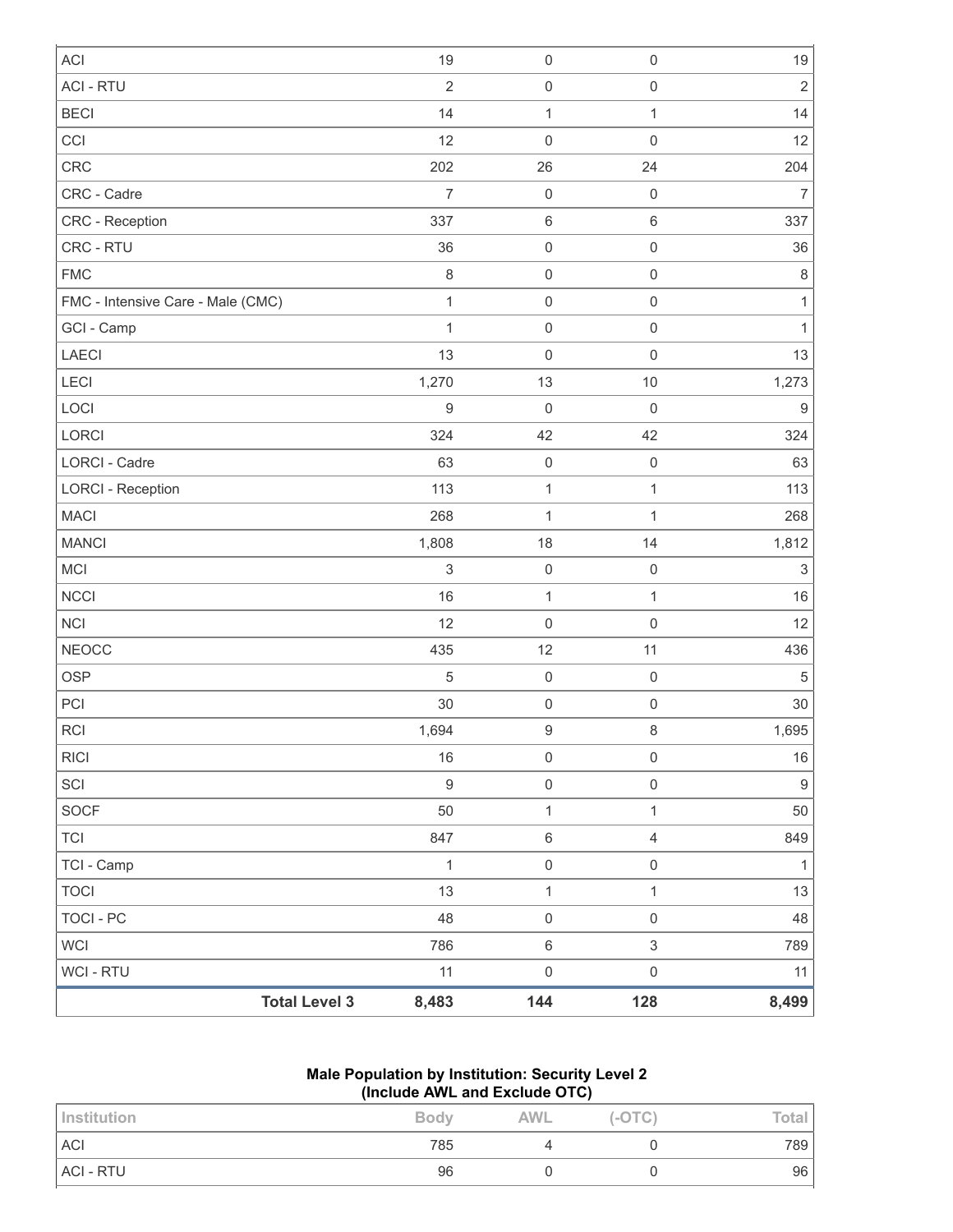| <b>BECI</b>                       |                      | 1,302                     | $10$             | $\boldsymbol{9}$    | 1,303                     |
|-----------------------------------|----------------------|---------------------------|------------------|---------------------|---------------------------|
| CCI                               |                      | 1,729                     | $10$             | $\,6\,$             | 1,733                     |
| <b>CRC</b>                        |                      | 96                        | $\,8\,$          | $\overline{7}$      | 97                        |
| CRC - Cadre                       |                      | 207                       | $\mathbf 0$      | $\mathbf 0$         | 207                       |
| CRC - Reception                   |                      | 170                       | $\overline{2}$   | 1                   | 171                       |
| CRC - RTU                         |                      | 1                         | $\mathbf 0$      | $\mathsf{O}\xspace$ | 1                         |
| CRC - Youth                       |                      | 1                         | $\mathbf 0$      | $\mathsf{O}\xspace$ | 1                         |
| DCI                               |                      | $\mathbf{1}$              | $\mathbf 0$      | $\mathsf{O}\xspace$ | 1                         |
| <b>FMC</b>                        |                      | 17                        | $\sqrt{5}$       | $\mathbf{1}$        | 21                        |
| FMC - Intensive Care - Male (CMC) |                      | 10                        | $\mathbf 0$      | $\mathbf 0$         | 10                        |
| GCI                               |                      | 562                       | $\sqrt{2}$       | $\overline{c}$      | 562                       |
| <b>GCI-RTU</b>                    |                      | 41                        | $\mathbf 0$      | $\mathsf{O}\xspace$ | 41                        |
| LAECI                             |                      | 998                       | 17               | 15                  | 1,000                     |
| <b>LECI</b>                       |                      | 354                       | $\,0\,$          | $\mathbf 0$         | 354                       |
| LOCI                              |                      | 942                       | $\,6\,$          | 3                   | 945                       |
| LORCI                             |                      | 109                       | $\boldsymbol{7}$ | $\,6\,$             | 110                       |
| <b>LORCI - Cadre</b>              |                      | 55                        | $\mathbf 0$      | $\mathsf{O}\xspace$ | 55                        |
| <b>LORCI - Reception</b>          |                      | 31                        | $\mathbf 0$      | $\mathbf 0$         | 31                        |
| <b>MACI</b>                       |                      | 93                        | $\mathbf{1}$     | 1                   | 93                        |
| <b>MANCI</b>                      |                      | 274                       | 1                | $\mathbf{1}$        | 274                       |
| MCI                               |                      | 1,175                     | $\,8\,$          | $\overline{2}$      | 1,181                     |
| <b>NCCI</b>                       |                      | 898                       | $\boldsymbol{9}$ | $\,6$               | 901                       |
| <b>NCI</b>                        |                      | 1,360                     | 14               | 12                  | 1,362                     |
| <b>NEOCC</b>                      |                      | 456                       | $\boldsymbol{9}$ | $\boldsymbol{9}$    | 456                       |
| <b>OSP</b>                        |                      | 1                         | $\mathbf 0$      | $\mathbf 0$         | 1                         |
| PCI                               |                      | 979                       | 11               | 4                   | 986                       |
| <b>RCI</b>                        |                      | 293                       | $\mathbf{1}$     | 1                   | 293                       |
| <b>RICI</b>                       |                      | 1,372                     | 15               | 12                  | 1,375                     |
| SCI                               |                      | 901                       | $\boldsymbol{7}$ | 5                   | 903                       |
| <b>SOCF</b>                       |                      | $\mathbf{1}$              | $\mathbf 0$      | $\mathsf{O}\xspace$ | 1                         |
| <b>TCI</b>                        |                      | 138                       | $\mathbf 0$      | $\mathsf{O}\xspace$ | 138                       |
| TCI - Camp                        |                      | $\ensuremath{\mathsf{3}}$ | $\mathbf 0$      | $\mathsf{O}\xspace$ | $\ensuremath{\mathsf{3}}$ |
| <b>TOCI</b>                       |                      | $\overline{5}$            | $\mathbf 0$      | $\mathsf{O}\xspace$ | $\sqrt{5}$                |
| <b>TOCI - PC</b>                  |                      | 69                        | $\mathbf 0$      | $\mathsf{O}\xspace$ | 69                        |
| <b>WCI</b>                        |                      | 28                        | $\mathbf 0$      | $\mathsf{O}\xspace$ | 28                        |
|                                   | <b>Total Level 2</b> | 15,553                    | 147              | 103                 | 15,597                    |

## **Male Population by Institution: Security Level 1 (Include AWL and Exclude OTC)**

| Institution      | <b>Body</b> | <b>AWL</b> | $(-OTC)$ | Total     |
|------------------|-------------|------------|----------|-----------|
| <b>ACI</b>       | 588         |            |          | 591       |
| <b>ACI - RTU</b> | 27          |            |          | 27<br>ا ک |